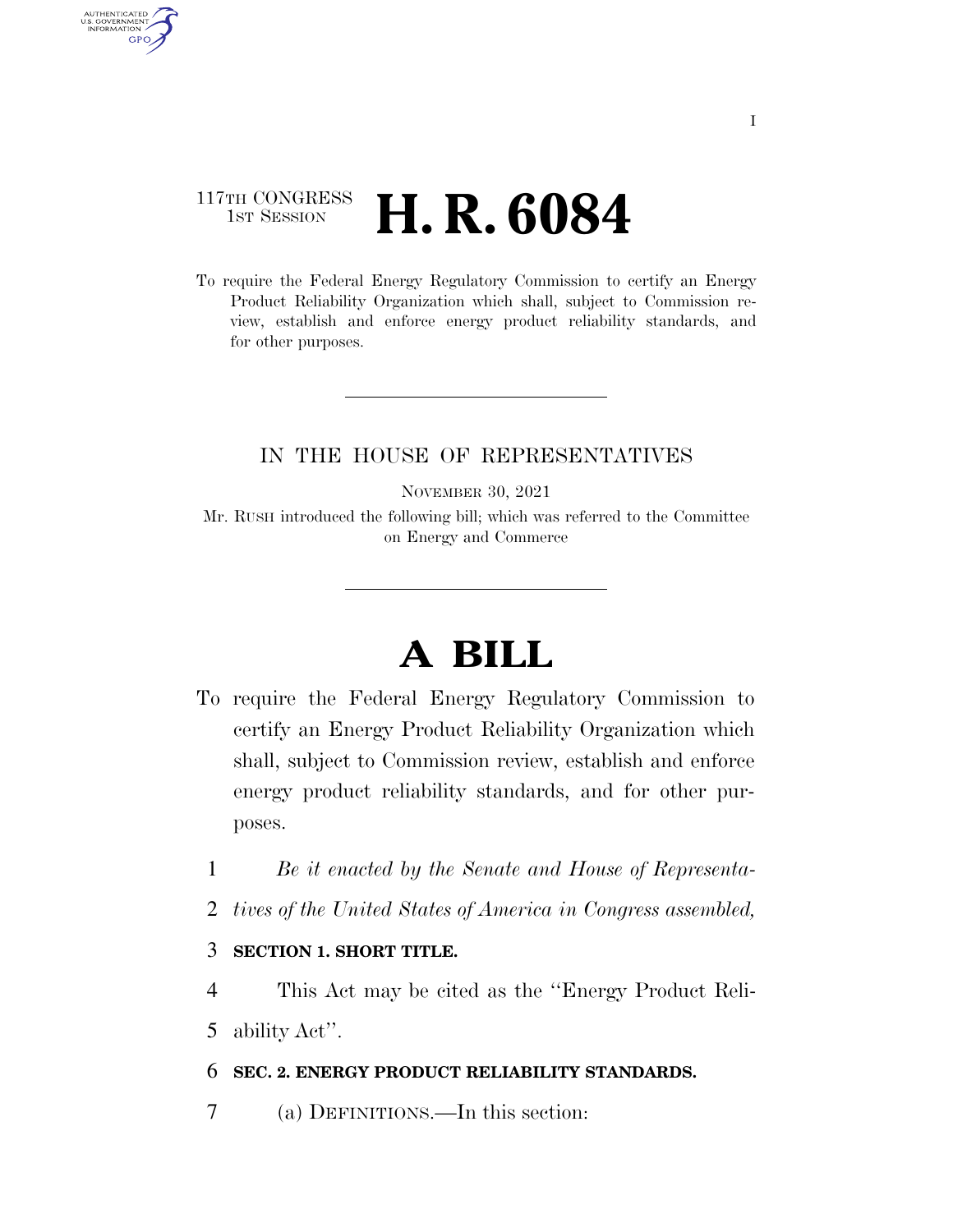(1) COMMISSION.—The term ''Commission'' means the Federal Energy Regulatory Commission. (2) CYBERSECURITY INCIDENT.—The term ''cy- bersecurity incident'' means a malicious act or sus- picious event that disrupts, or was an attempt to disrupt, the operation of programmable electronic devices and communication networks, including hardware, software, and data, that are essential to the reliable delivery of an energy product through an energy pipeline. (3) ENERGY PIPELINE.—The term ''energy pipeline'' means a pipeline for the delivery of an en- ergy product, including any facility or control system necessary for the operation of such a pipeline. (4) ENERGY PRODUCT.—The term ''energy product'' includes natural gas, hydrogen, petroleum, and a petroleum product. (5) ENERGY PRODUCT RELIABILITY STAND- ARD.—The term ''energy product reliability stand- ard'' means a requirement approved, established, or modified by the Commission under this section to provide for the reliable delivery of an energy product through an energy pipeline. (6) ENERGY PRODUCT RELIABILITY ORGANIZA-TION; EPRO.—The terms ''Energy Product Reli-

 $\mathfrak{D}$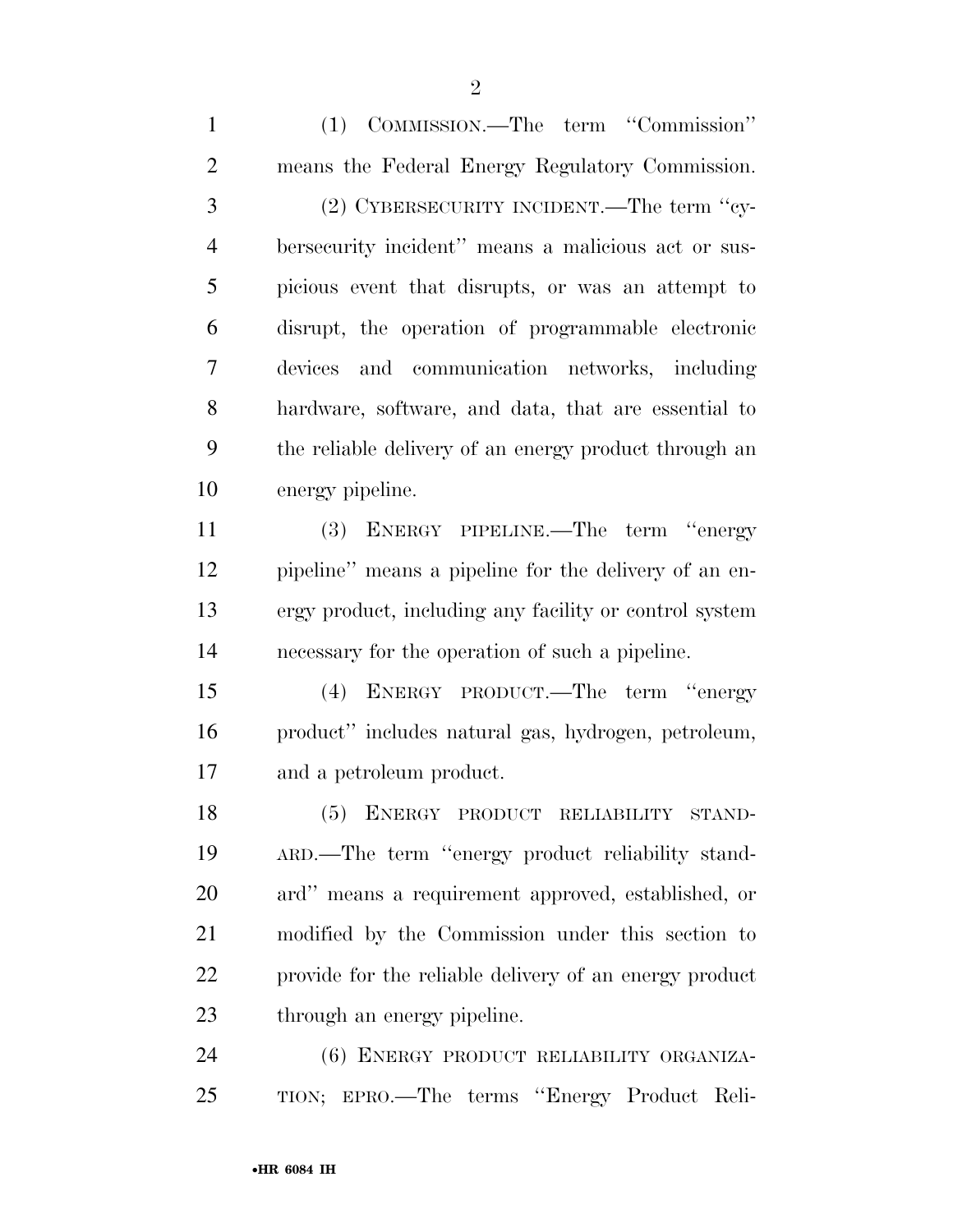ability Organization'' and ''EPRO'' mean the orga- nization certified by the Commission under sub- section (d) to establish and enforce energy product reliability standards, subject to Commission review. (b) JURISDICTION AND APPLICABILITY.—

 (1) JURISDICTION.—The Commission shall have jurisdiction, within the United States, over the En- ergy Product Reliability Organization certified by the Commission under subsection (d) and all users, owners, and operators of energy pipelines, for pur- poses of approving energy product reliability stand- ards established under this section and enforcing compliance with this section.

 (2) APPLICABILITY.—All users, owners*,* and op- erators of energy pipelines shall comply with energy product reliability standards that take effect under this section.

 (c) RULE.—Not later than 270 days after the date of enactment of this section, the Commission, in consulta- tion with the Administrator of the Transportation Secu- rity Administration, the Secretary of Energy, the Sec- retary of Transportation, the Electric Reliability Organi- zation (as defined in section 215 of the Federal Power Act (16 U.S.C. 824o)), and any other Federal agency or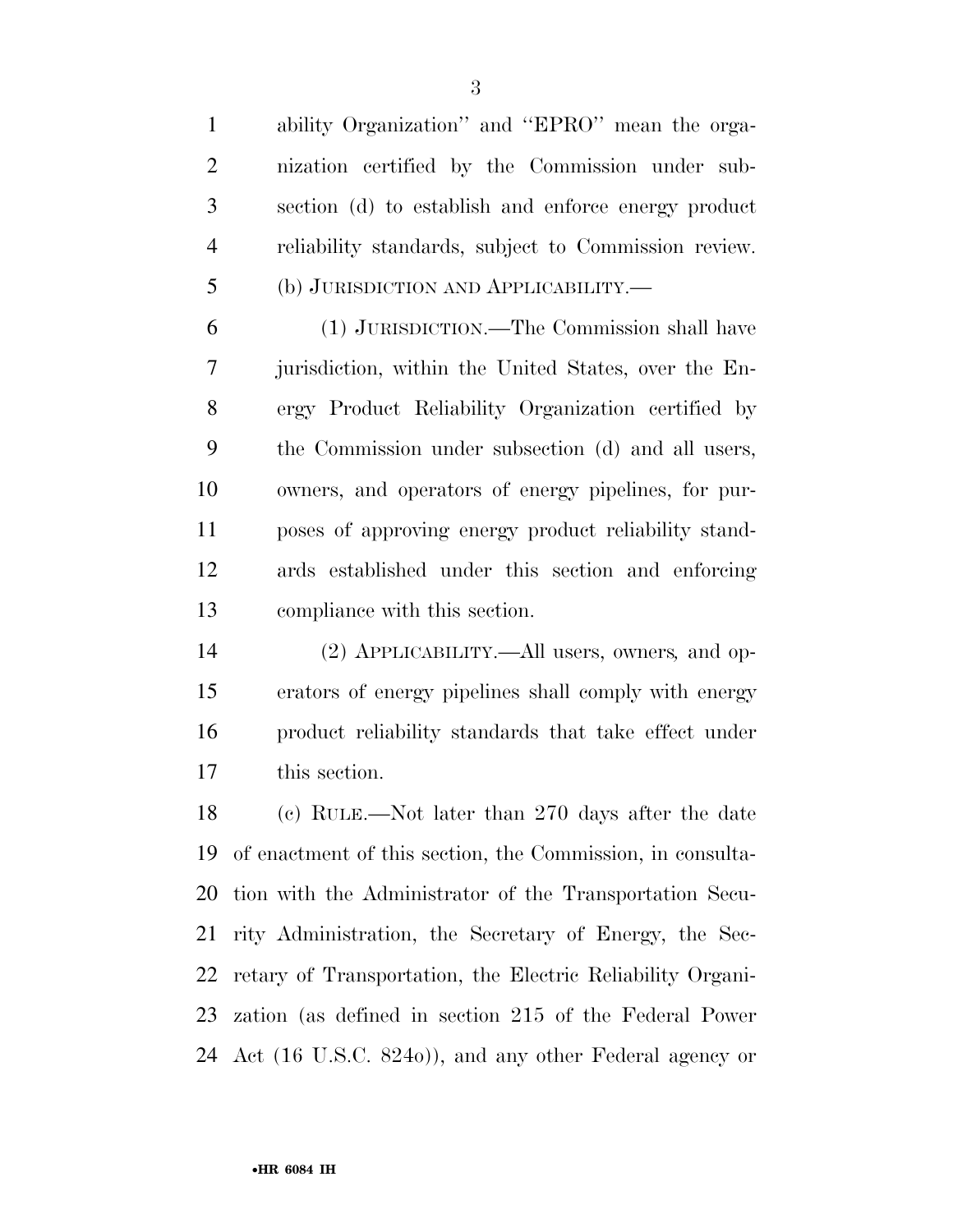organization the Commission determines appropriate, shall issue a final rule to implement this section. (d) CERTIFICATION.— (1) APPLICATION.—Following the issuance of a final rule under subsection (c), any person may sub- mit an application to the Commission for certifi- cation as the Energy Product Reliability Organiza- tion. (2) CERTIFICATION.—Not later than 2 years after the date of enactment of this Act, the Commis- sion shall certify one Energy Product Reliability Or- ganization if the Commission determines that such Energy Product Reliability Organization— (A) has the ability to develop and enforce energy product reliability standards; and (B) has established rules that— (i) ensure its independence from the users, owners, and operators of energy pipelines, while ensuring fair stakeholder representation in the selection of its direc- tors and balanced decisionmaking in any Energy Product Reliability Organization committee or subordinate organizational structure;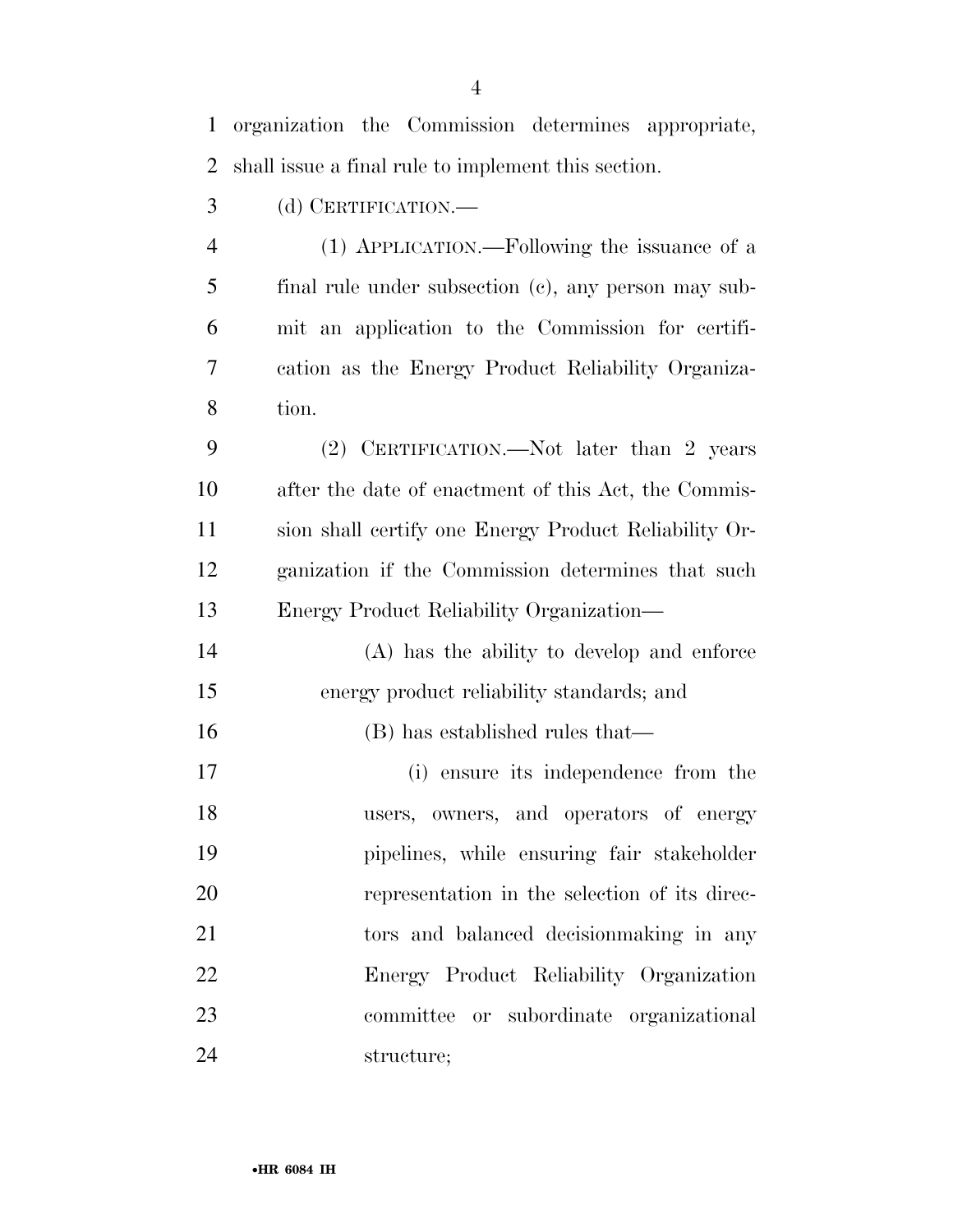| $\mathbf{1}$   | (ii) equitably allocate reasonable dues,                |
|----------------|---------------------------------------------------------|
| $\overline{2}$ | fees, and other charges among end users                 |
| 3              | for all activities under this section;                  |
| $\overline{4}$ | (iii) provide fair and impartial proce-                 |
| 5              | dures for enforcement of energy product                 |
| 6              | reliability standards through the imposition            |
| 7              | of penalties in accordance with subsection              |
| 8              | (g) (including limitations on activities,               |
| 9              | functions, or operations, or other appro-               |
| 10             | priate sanctions);                                      |
| 11             | (iv) provide for reasonable notice and                  |
| 12             | opportunity for public comment, due proc-               |
| 13             | ess, openness, and balance of interests in              |
| 14             | developing energy product reliability stand-            |
| 15             | ards and otherwise exercising its duties;               |
| 16             | and                                                     |
| 17             | (v) provide for taking, after certifi-                  |
| 18             | cation, appropriate steps to gain recogni-              |
| 19             | tion in Canada and Mexico.                              |
| 20             | (e) ENERGY PRODUCT RELIABILITY STANDARDS.-              |
| 21             | (1) FILING.—The Energy Product Reliability              |
| 22             | Organization shall file each energy product reliability |
| 23             | standard, or modification to an energy product reli-    |
| 24             | ability standard, that is proposed to be made effec-    |
| 25             | tive under this section with the Commission.            |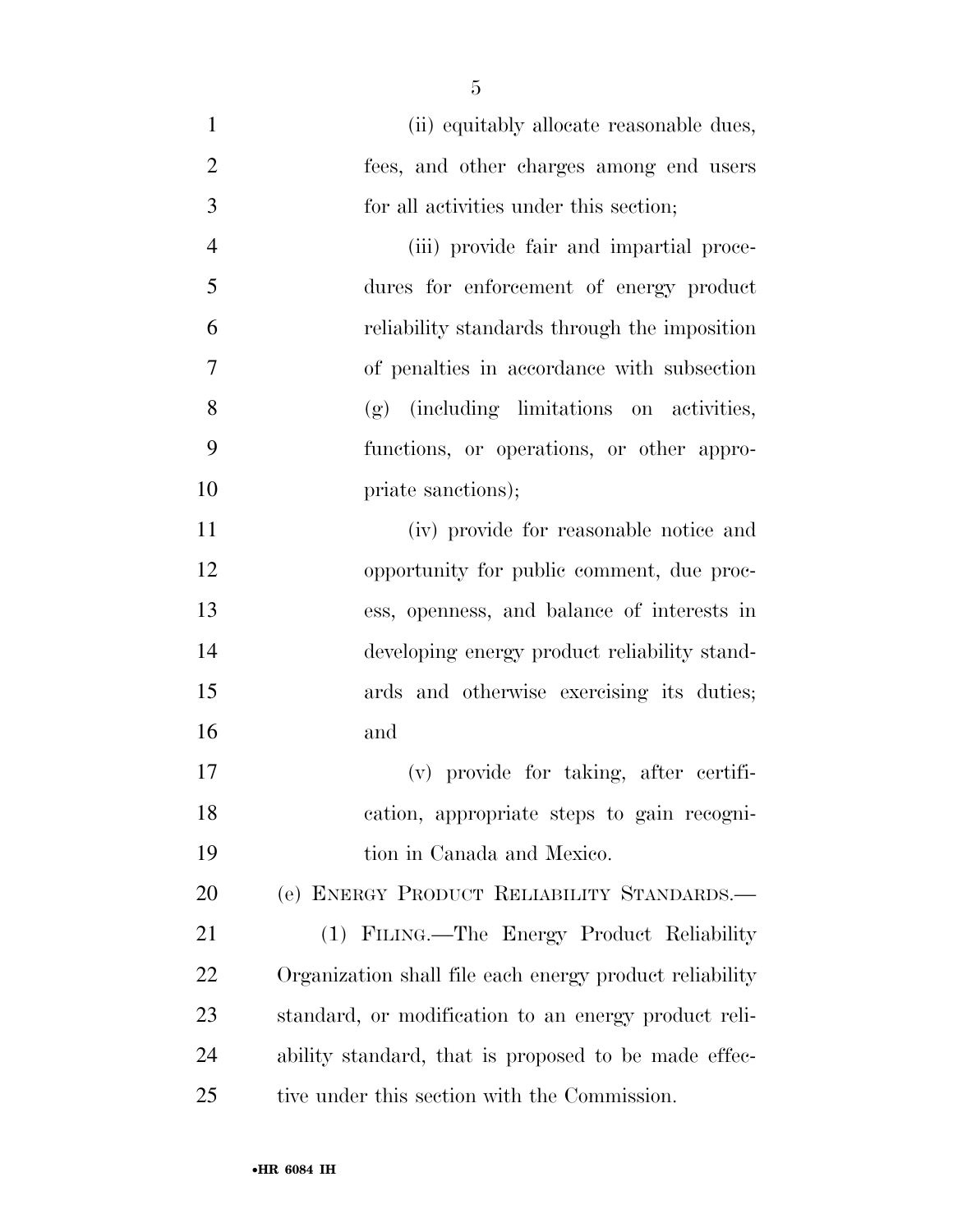| $\mathbf{1}$   | (2) APPROVAL.—The Commission may approve,               |
|----------------|---------------------------------------------------------|
| $\overline{2}$ | by rule or order, a proposed energy product reli-       |
| 3              | ability standard, or modification to an energy prod-    |
| $\overline{4}$ | uct reliability standard, if it determines that the en- |
| 5              | ergy product reliability standard is just, reasonable,  |
| 6              | not unduly discriminatory or preferential, and in the   |
| 7              | public interest.                                        |
| 8              | (3) INCLUDED STANDARDS.—In carrying out                 |
| 9              | this section, the Energy Product Reliability Organi-    |
| 10             | zation shall, at a minimum, establish energy product    |
| 11             | reliability standards relating to—                      |
| 12             | (A) cybersecurity, including protocols for              |
| 13             | the reporting of cybersecurity incidents;               |
| 14             | (B) physical security; and                              |
| 15             | (C) coordination of delivery and availability           |
| 16             | of energy products to ensure reliable electricity       |
| 17             | generation, including electricity generation that       |
| 18             | is needed to maintain electric transmission sys-        |
| 19             | tem reliability.                                        |
| 20             | (4) CONSULTATION.—The Energy Product Re-                |
| 21             | liability Organization shall consult with the Adminis-  |
| 22             | trator of the Transportation Security Administration    |
| 23             | and the Secretary of Energy in developing energy        |
| 24             | product reliability standards relating to cybersecu-    |
| 25             | rity for energy pipelines.                              |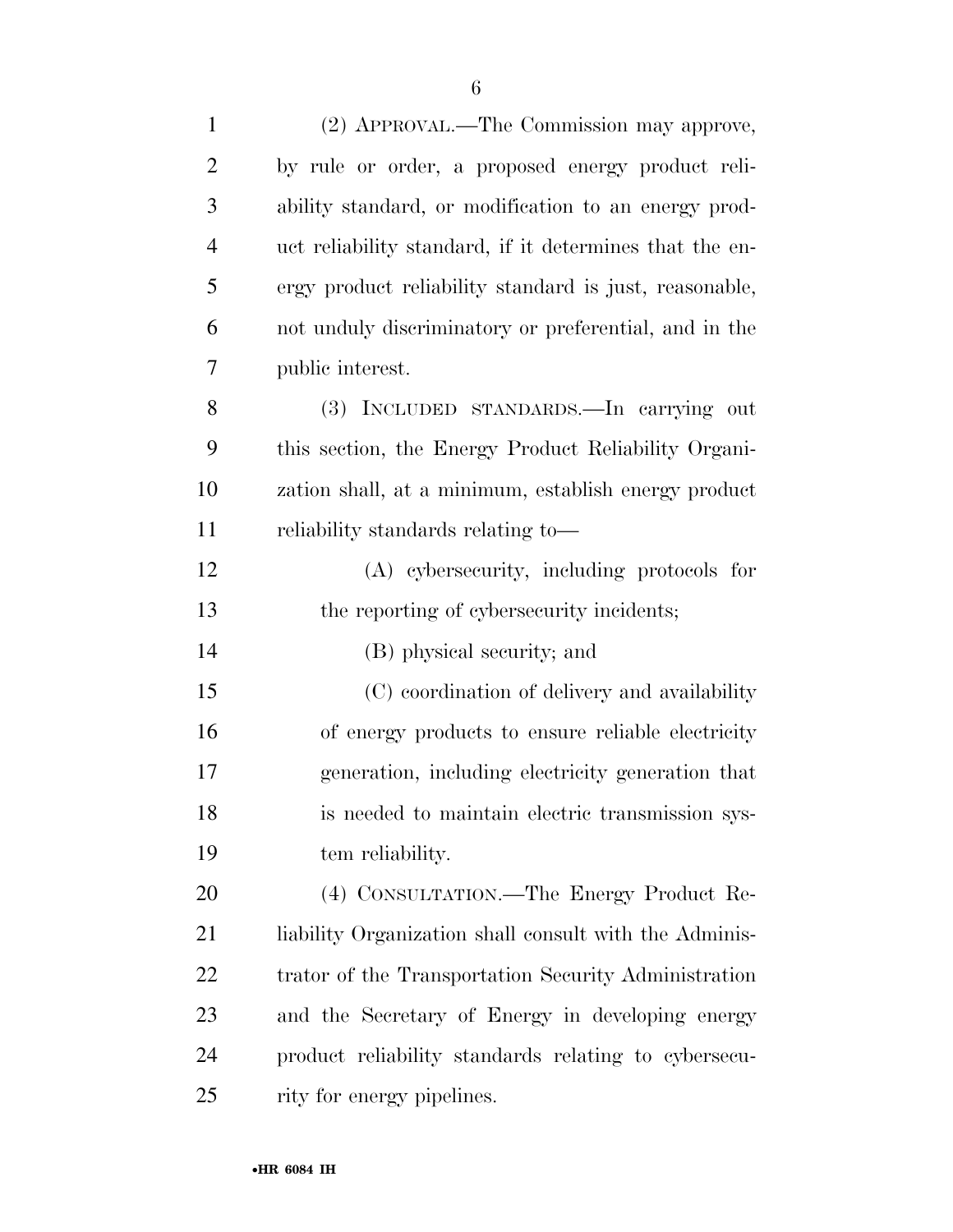(5) TECHNICAL EXPERTISE.—The Commission shall give due weight to the technical expertise of the Energy Product Reliability Organization with re- spect to the content of a proposed energy product reliability standard or modification to an energy product reliability standard, but shall not defer with respect to the effect of an energy product reliability standard on competition.

 (6) EFFECT.—A proposed energy product reli- ability standard or modification to an energy prod- uct reliability standard shall take effect upon ap-proval by the Commission.

 (7) REMAND.—The Commission shall remand to the Energy Product Reliability Organization for further consideration a proposed energy product reli- ability standard or a modification to an energy prod- uct reliability standard that the Commission dis-approves in whole or in part.

 (8) COMMISSION ORDER.—The Commission, upon its own motion or upon complaint, may order the Energy Product Reliability Organization to sub- mit to the Commission a proposed energy product reliability standard or a modification to an energy product reliability standard that addresses a specific matter if the Commission considers such a new or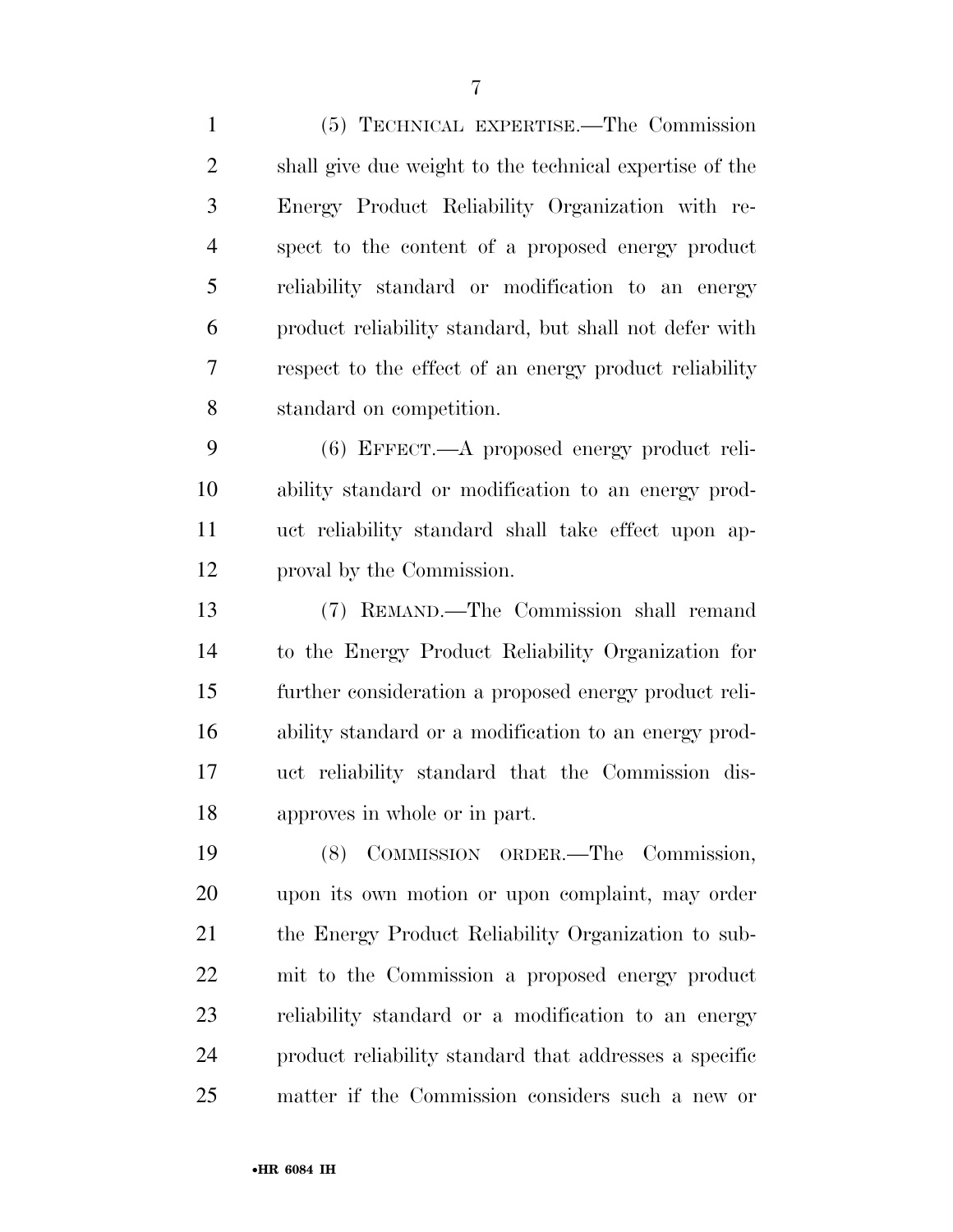| $\mathbf{1}$   | modified energy product reliability standard appro-   |
|----------------|-------------------------------------------------------|
| $\overline{2}$ | priate to carry out this section.                     |
| 3              | (f) EMERGENCY ENERGY PRODUCT RELIABILITY              |
| $\overline{4}$ | STANDARDS.-                                           |
| 5              | (1) IN GENERAL.—The Commission may estab-             |
| 6              | lish or modify an energy product reliability standard |
| 7              | to address continuing or foreseeable emergency con-   |
| 8              | ditions if the Commission determines that—            |
| 9              | (A) the energy product reliability stand-             |
| 10             | ards approved under subsection (e) do not ade-        |
| 11             | quately provide for the reliable delivery of en-      |
| 12             | ergy products through energy pipelines under          |
| 13             | such emergency conditions; and                        |
| 14             | (B) the use of the process for developing             |
| 15             | energy product reliability standards pursuant to      |
| 16             | subsection (e) would not result in the establish-     |
| 17             | ment or modification of an energy product reli-       |
| 18             | ability standard that provides for the reliable       |
| 19             | delivery of energy products through energy            |
| 20             | pipelines under such conditions in a timely           |
| 21             | manner.                                               |
| 22             | (2) CONSULTATION.—Not later than 6 months             |
| 23             | after the effective date of an energy product reli-   |
| 24             | ability standard established or modified under this   |

subsection, the Commission shall consult with the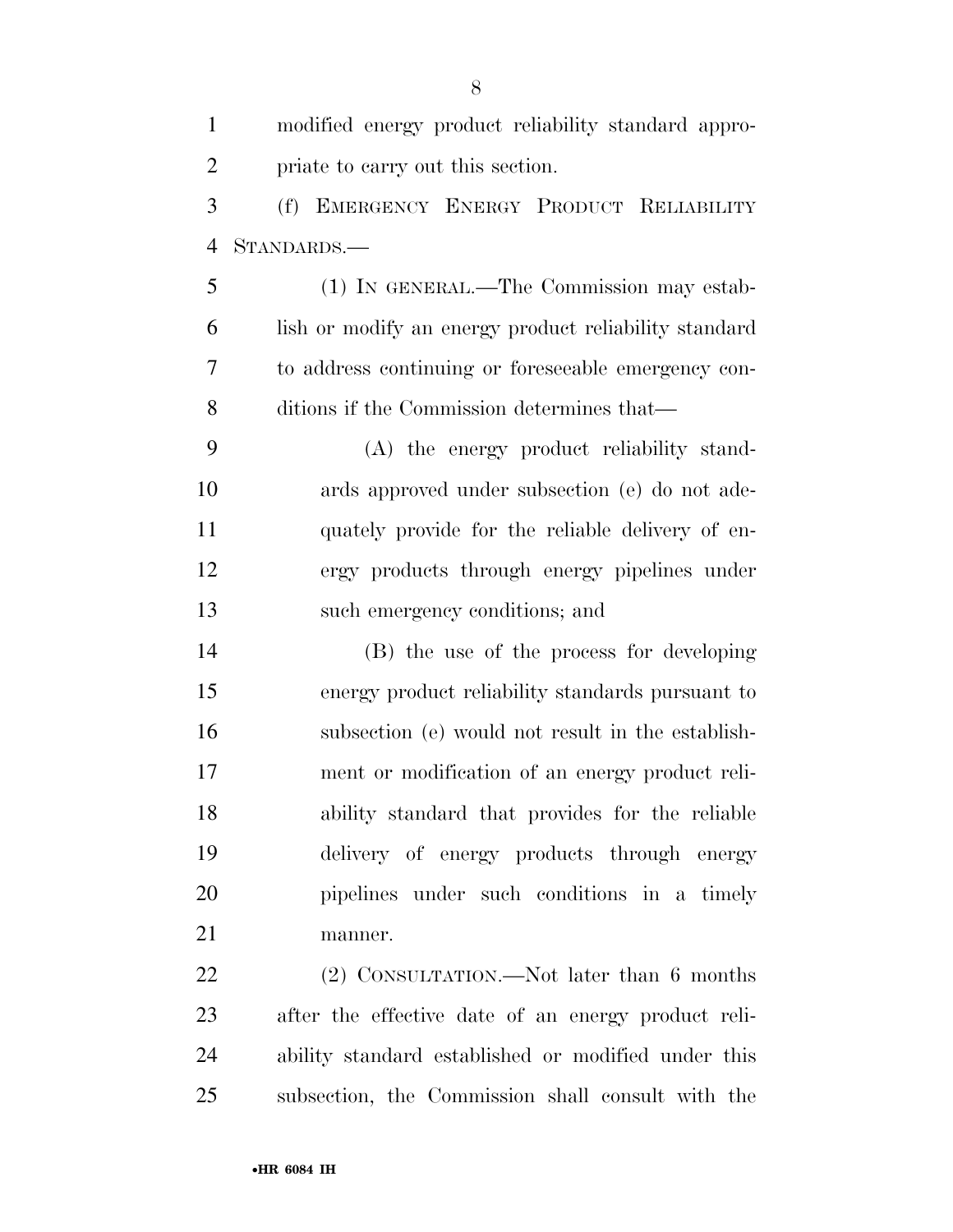| $\mathbf{1}$   | Energy Product Reliability Organization, the Admin-   |
|----------------|-------------------------------------------------------|
| $\overline{2}$ | istrator of the Transportation Security Administra-   |
| 3              | tion, and any other Federal agency the Commission     |
| $\overline{4}$ | determines appropriate to determine whether such      |
| 5              | energy product reliability standard should remain in  |
| 6              | effect or be modified.                                |
| 7              | $(g)$ ENFORCEMENT.—                                   |
| 8              | (1) IN GENERAL.—The Energy Product Reli-              |
| 9              | ability Organization may impose a penalty on a user,  |
| 10             | owner, or operator of an energy pipeline for a viola- |
| 11             | tion of an energy product reliability standard ap-    |
| 12             | proved by the Commission under subsection (e) if      |
| 13             | the Energy Product Reliability Organization, after    |
| 14             | notice and an opportunity for a hearing—              |
| 15             | $(A)$ finds that the user, owner, or operator         |
| 16             | has violated an energy product reliability stand-     |
| 17             | ard approved by the Commission under sub-             |
| 18             | section (e); and                                      |
| 19             | (B) files notice and the record of the pro-           |
| 20             | ceeding with the Commission.                          |
| 21             | (2) PROCEDURES.—A penalty imposed under               |
| 22             | paragraph (1) may take effect not earlier than the    |
| 23             | 31st day after the Energy Product Reliability Orga-   |
| 24             | nization files with the Commission notice of the pen- |
| 25             | alty and the record of proceedings. Such penalty      |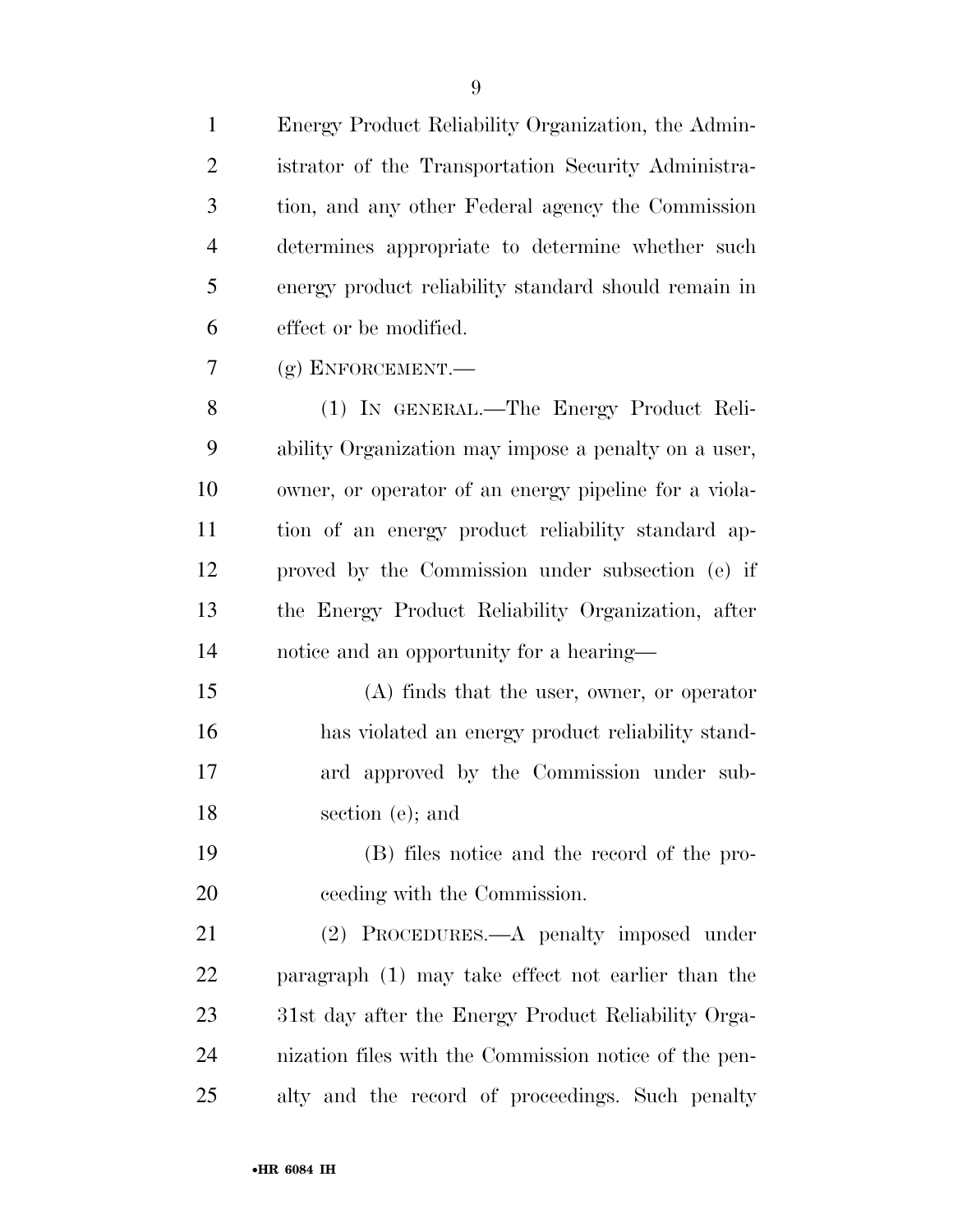shall be subject to review by the Commission, on its own motion or upon application by the user, owner, or operator that is the subject of the penalty filed within 30 days after the date such notice is filed with the Commission. Application to the Commission for review, or the initiation of review by the Commis- sion on its own motion, shall not operate as a stay of such penalty unless the Commission otherwise or- ders upon its own motion or upon application by the user, owner, or operator that is the subject of such penalty. In any proceeding to review a penalty im- posed under paragraph (1), the Commission, after notice and opportunity for hearing (which hearing may consist solely of the record before the Energy Product Reliability Organization and opportunity for the presentation of supporting reasons to affirm, modify, or set aside the penalty), shall by order af- firm, set aside, reinstate, or modify the penalty, and, if appropriate, remand to the Energy Product Reli- ability Organization for further proceedings. The Commission shall implement expedited procedures for such hearings.

23 (3) COMMISSION ENFORCEMENT. - On its own motion or upon complaint, the Commission may order compliance with an energy product reliability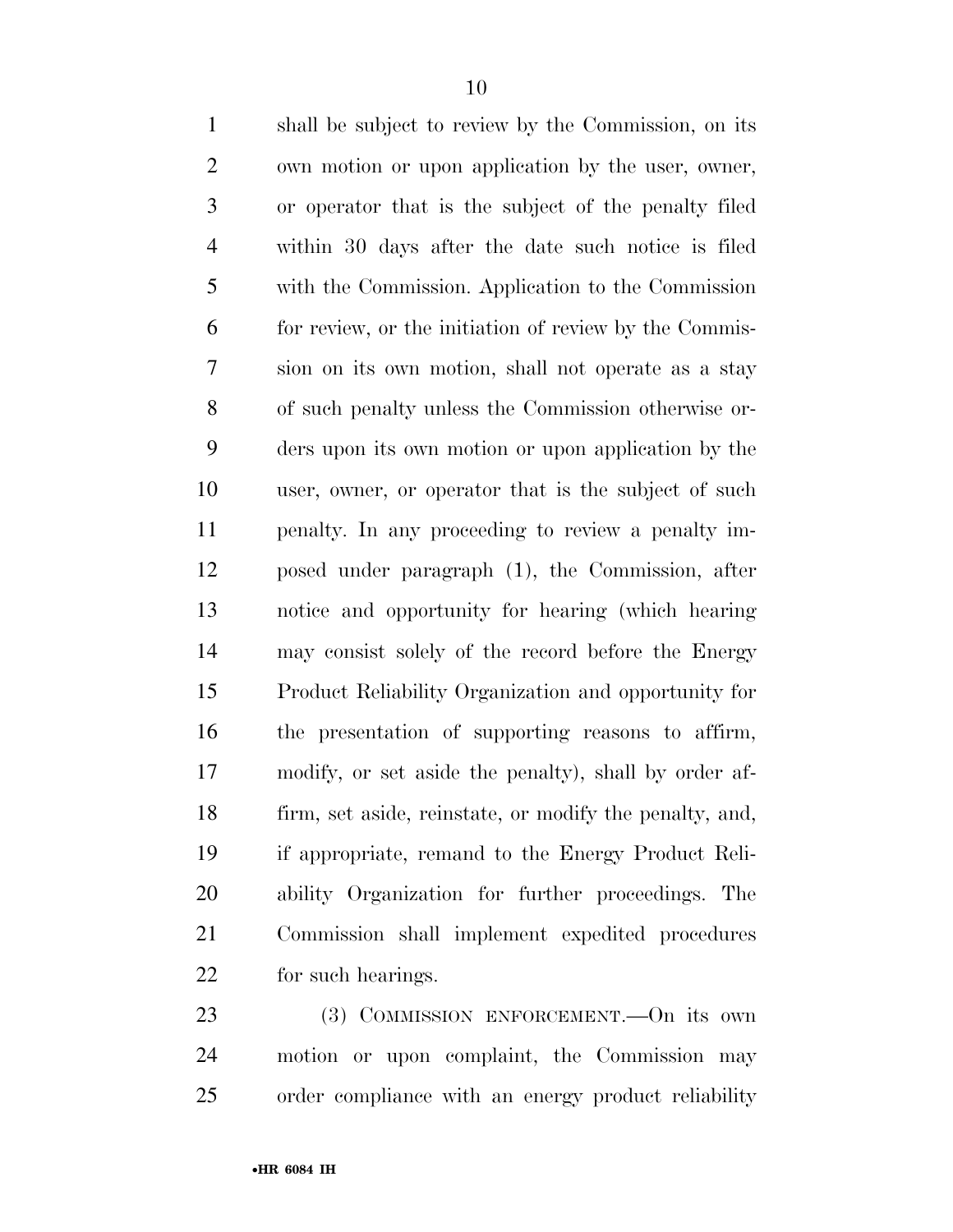standard and may impose a penalty against a user, owner, or operator of an energy pipeline if the Com- mission finds, after notice and opportunity for a hearing, that the user, owner, or operator of the en- ergy pipeline has engaged or is about to engage in any acts or practices that constitute or will con- stitute a violation of an energy product reliability standard.

 (4) PROTECTION OF INFORMATION.—Any no- tice of enforcement or record pertaining to a viola- tion of an energy product reliability standard relat- ing to cybersecurity submitted to the Commission shall be deemed to be critical electric infrastructure information (as defined in section 215A of the Fed-eral Power Act (16 U.S.C. 824o–1)).

 (5) EPRO COMPLIANCE.—The Commission may take such action as is necessary or appropriate against the Energy Product Reliability Organization to ensure compliance with an energy product reli- ability standard or any Commission order affecting 21 the Energy Product Reliability Organization.

 (6) CONSIDERATIONS.—Any penalty imposed under this section shall bear a reasonable relation to the seriousness of the violation and shall take into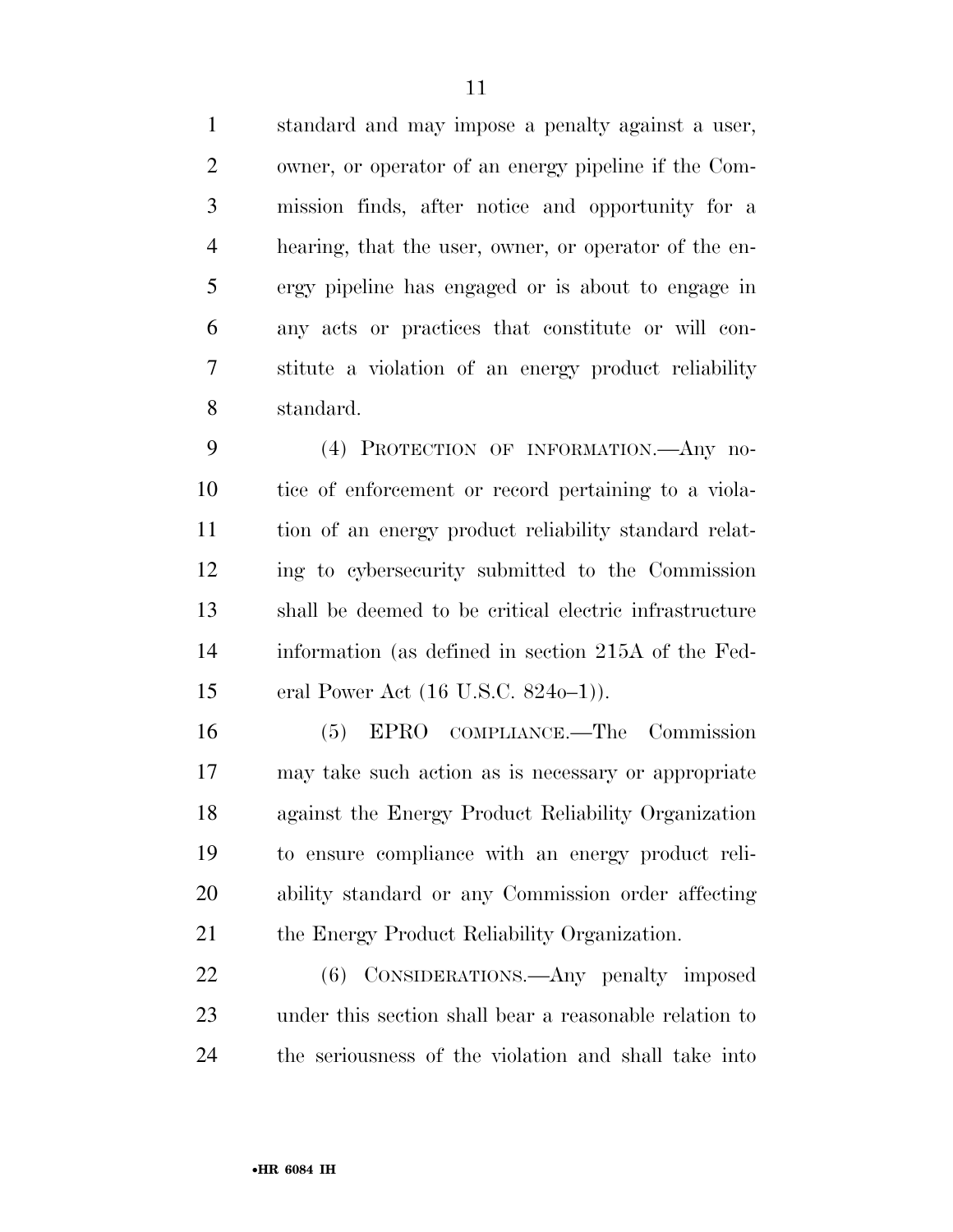consideration the efforts of the user, owner, or oper-ator to remedy the violation in a timely manner.

 (h) CHANGES IN EPRO RULES.—The Energy Prod- uct Reliability Organization shall, with respect to the rules of the Energy Product Reliability Organization, file with the Commission for approval any proposed rule or pro- posed rule change, accompanied by an explanation of its basis and purpose. The Commission, upon its own motion or complaint, may propose a change to the rules of the Energy Product Reliability Organization. A proposed rule or proposed rule change shall take effect upon a finding by the Commission, after notice and opportunity for com- ment, that the change is just, reasonable, not unduly dis- criminatory or preferential, is in the public interest, and satisfies the requirements of subsection (d).

 (i) RELIABILITY REPORTS.—The Energy Product Reliability Organization shall conduct and submit to the Committee on Energy and Commerce of the House of Representatives and the Committee on Energy and Nat- ural Resources of the Senate periodic assessments of the reliable delivery of energy products through energy pipe-lines in North America.

- (j) SAVINGS PROVISIONS.—
- (1) CONSTRUCTION.—This section does not au-thorize the Energy Product Reliability Organization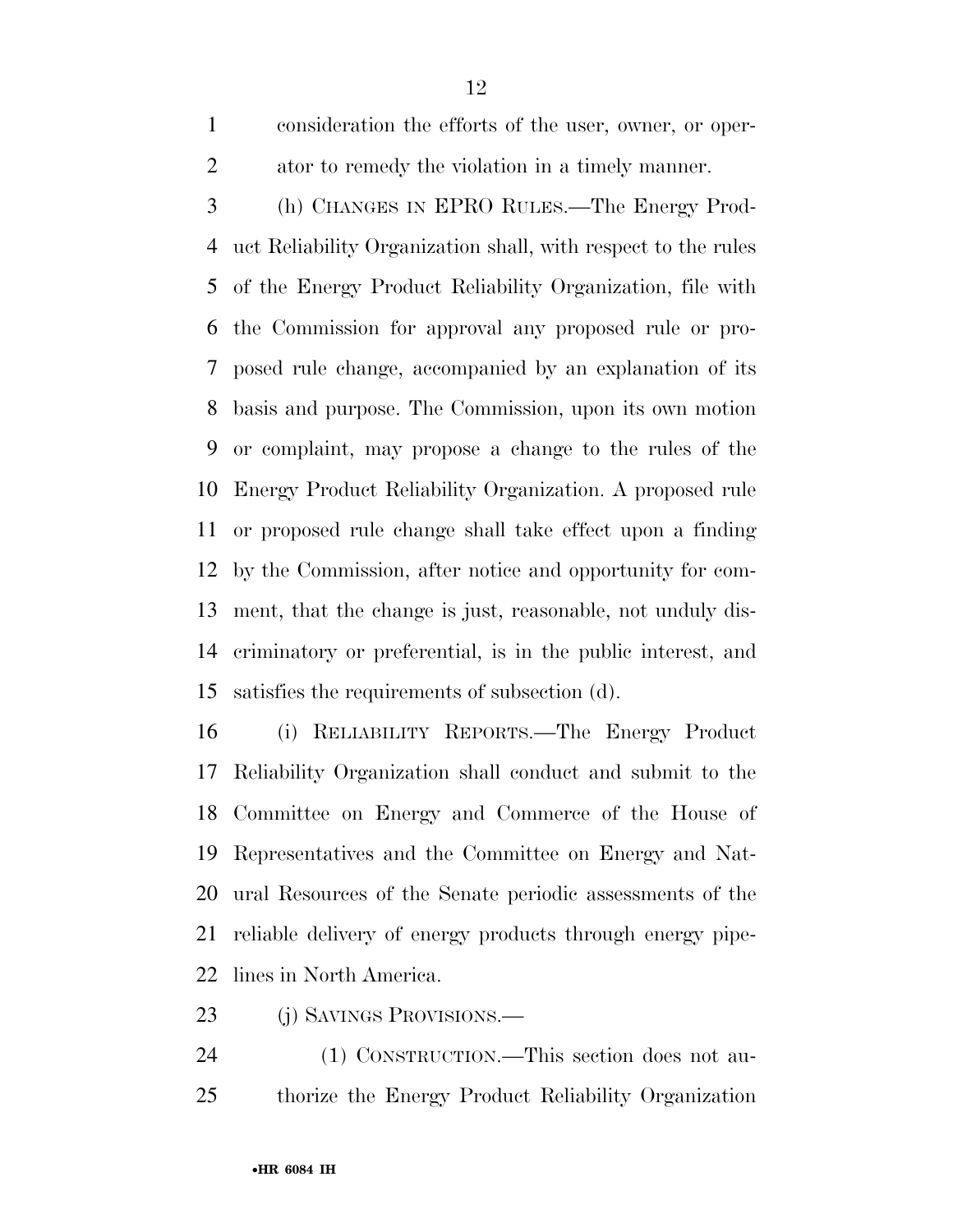| $\mathbf{1}$   | or the Commission to order the construction of addi-  |
|----------------|-------------------------------------------------------|
| $\overline{2}$ | tional energy pipelines or to set and enforce compli- |
| 3              | ance with standards for adequacy or safety of energy  |
| $\overline{4}$ | pipelines or services.                                |
| 5              | $(2)$ STATE AUTHORITY.—                               |
| 6              | (A) IN GENERAL.—Nothing in this section               |
| 7              | shall be construed to preempt any authority of        |
| 8              | any State to take action to ensure the reliable       |
| 9              | delivery of energy products through energy            |
| 10             | pipelines within that State, as long as such ac-      |
| 11             | tion is not inconsistent with any energy product      |
| 12             | reliability standard.                                 |
| 13             | (B) STATE ACTION.—Not later than 90                   |
| 14             | days after the application of the Energy Prod-        |
| 15             | uct Reliability Organization or other affected        |
| 16             | party, and after notice and opportunity for           |
| 17             | comment, the Commission shall issue a final           |
| 18             | order determining whether a State action is in-       |
| 19             | consistent with an energy product reliability         |
| 20             | standard, taking into consideration any rec-          |
| 21             | ommendation of the Energy Product Reliability         |
| 22             | Organization.                                         |
| 23             | (C) STAY OF EFFECTIVENESS.—The Com-                   |
| 24             | mission, after consultation with the Energy           |

Product Reliability Organization and the State